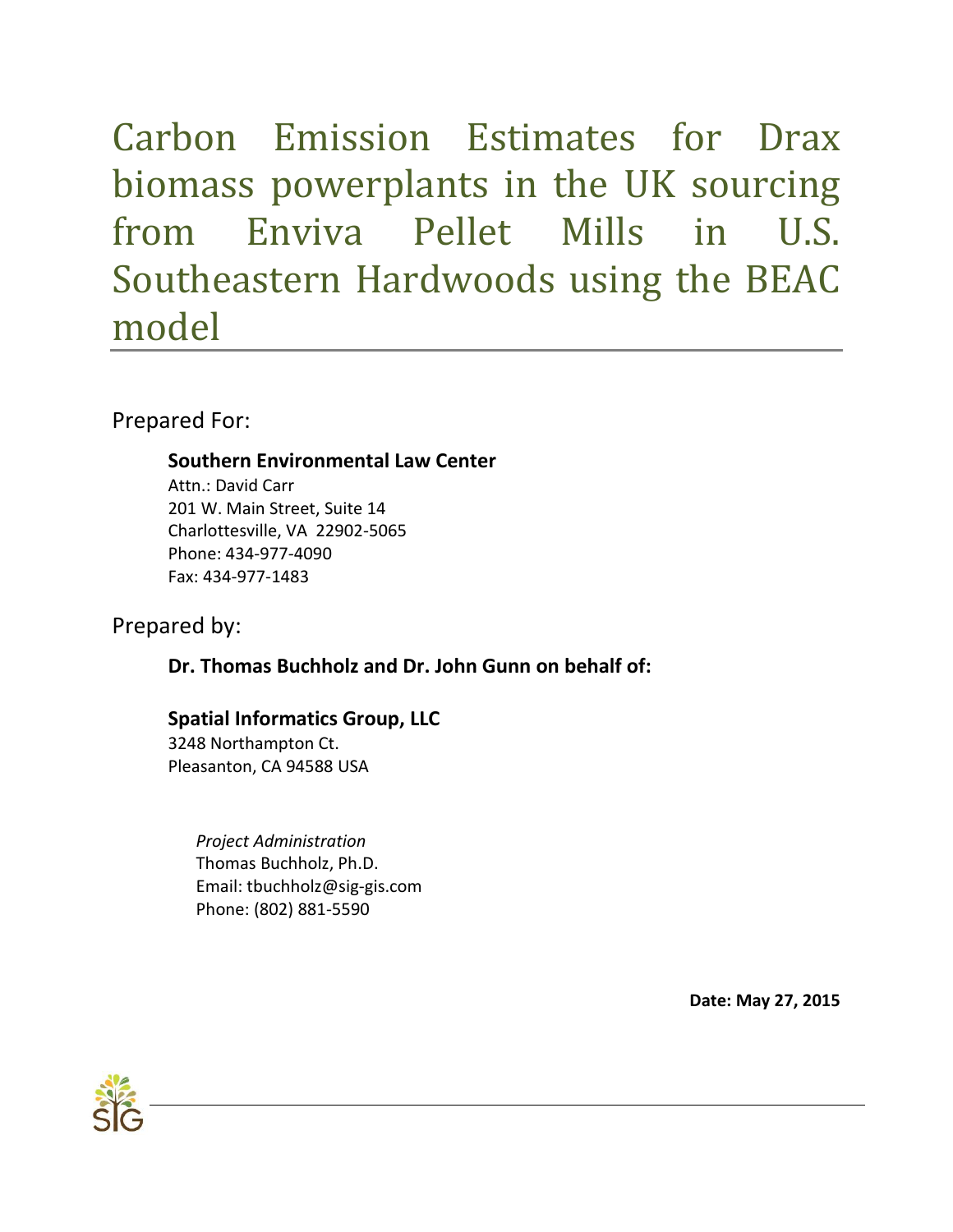# **CONTENTS**

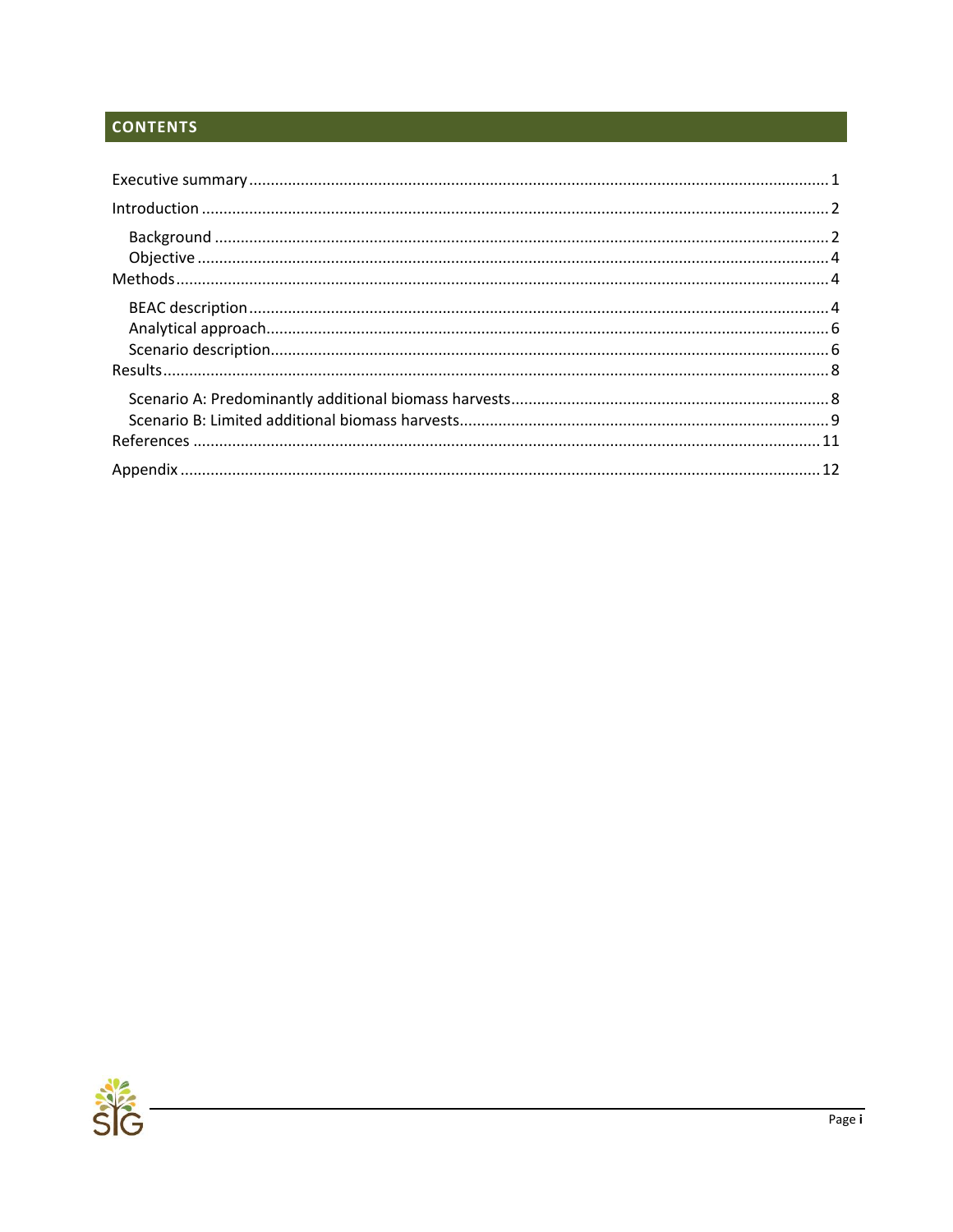### <span id="page-2-0"></span>**EXECUTIVE SUMMARY**

Looking for reduced greenhouse gas emissions from the electricity sector, governments across the globe promote biomass as a feedstock to this end. However, GHG emissions from biomass are challenging to calculate based on carbon stock changes on the landscape as well as emissions along the production, transportation, and conversion chain. The UK government has released a model to calculate emissions associated with biomass sourced in the US. This study analyzes emission profiles for the utility company Drax that operates wood pellet-fired power plants in the UK. This feedstock is to a large extent derived from three Enviva operated pellet mills in the Southeastern US, namely Ahoskie and Northampton in North Carolina and Southampton in Virginia.

Using publicly available data on biomass consumption and origin for the three Enviva plants, we created customized emission profiles using default model outputs from the UK's Department of Energy and Climate Change's (DECC) BEAC (Biomass Emissions And Counterfactual) Model.

According to the BEAC model, electricity derived from biomass sourced through additional hardwood harvests in the southeastern US is associated with emissions exceeding the UK's emission standard for coal stations converted to biomass of 285 kg  $CO<sub>2</sub>e/MWh$  by over eleven times. Based on BEAC model outputs, customized feedstock mixes for the Enviva plants exceed this standard by at least five to nine times. In order to meet the standard of 285 kg  $CO<sub>2</sub>e/MWh$ , a maximum of 8% of biomass from additional hardwood harvests could be contained in the feedstock mix, assuming i) a minimum analytical timeframe of 40 years and ii) that the remainder of the feedstock mix is derived from low-emission saw mill residues only.

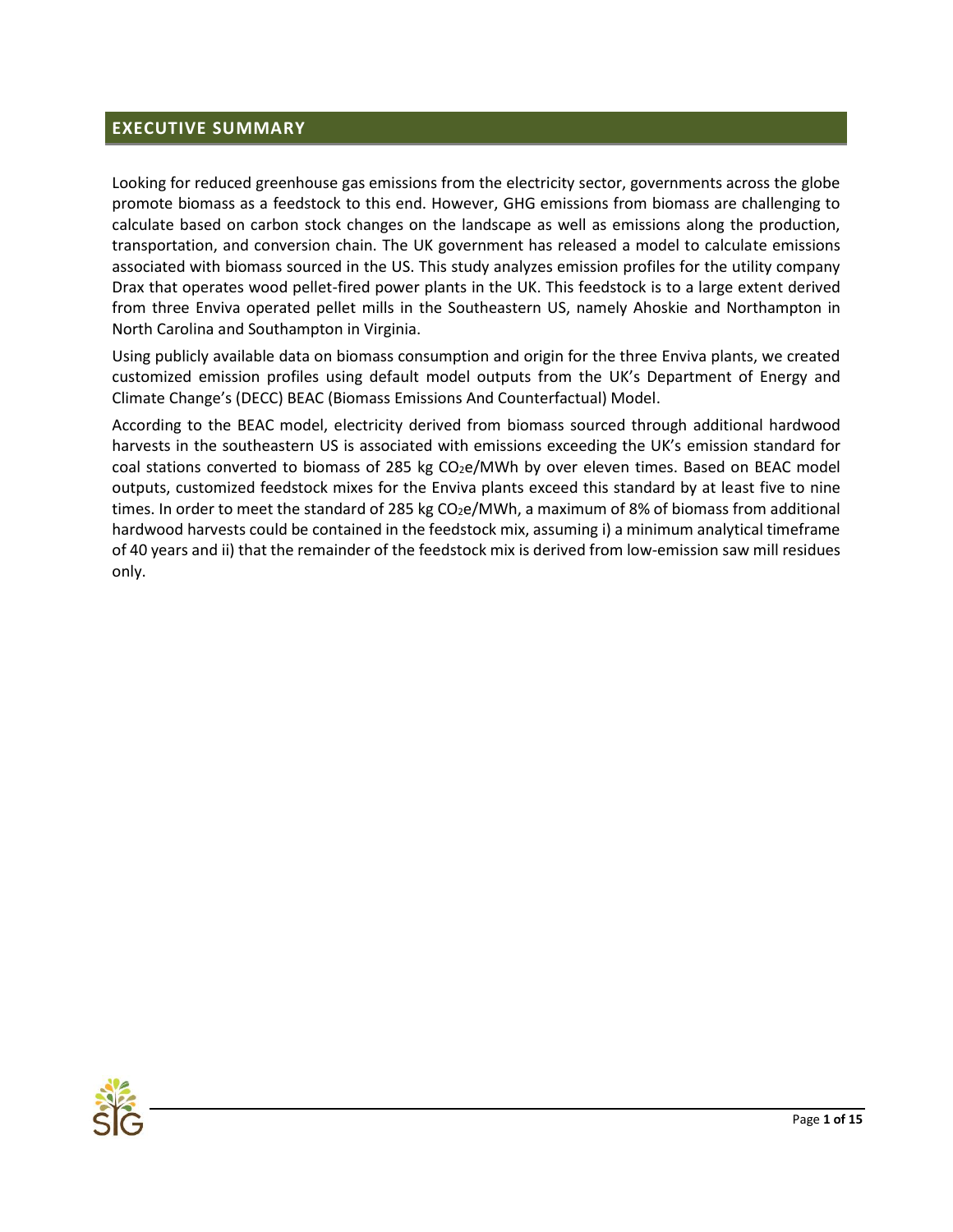## <span id="page-3-0"></span>**INTRODUCTION**

#### <span id="page-3-1"></span>BACKGROUND

The potential greenhouse gas (GHG) benefits of displacing fossil energy with biofuels are driving policy development in the absence of complete information. Getting the accounting correct is particularly important given the recent heavy emphasis on use of biomass energy to meet national and regional emissions reduction goals. For example, by 2020, between 8% and 11% of the UK's primary energy supply should be from biomass (UK DOT, 2012; see Beurskens & Hekkenberg, 2011 for renewable energy projections of other EU states).

UK policies have been instrumental in directing electricity providers to look for sufficient, reliable, and cost-competitive biomass across the globe. The Southeastern US has become a major provider of forestderived biomass for the UK market, particularly in the form of wood pellets. Drax is one of the UK's largest electricity production companies and sources large amounts of biomass from the southeastern US.

In its 2014 annual report (Drax 2015), Drax states over half (58% or 2,380,347 metric tonnes) of its wood biomass originates from the United States from a variety of sources as categorized by the Office of Gas and Electricity Markets (OFGEM 2015; Table 1). Drax's definitions of biomass categories are identical with OFGEM categories with the exception of forest residues (Drax 2015). While Drax (2015) defines forest residues as "*Branch wood, tops, bark and other residues (collected from forests at harvest, which can include other low grade wood)*", the OFGEM definition is more restrictive and does not mention 'other low grade wood' – OFGEM states only "*Branch wood, tops, bark and stump collected from forests or plantations*" (OFGEM 2015).

| <b>Biomass category</b>           | <b>OFGEM (2015) Definition</b>                                                                                                 | <b>Metric</b> | $%$ of |
|-----------------------------------|--------------------------------------------------------------------------------------------------------------------------------|---------------|--------|
|                                   |                                                                                                                                |               | total  |
| Sawdust                           | Powdered particles of wood produced by sawing                                                                                  | 168,829       | 7%     |
| <b>Sawmill residues</b>           | Any wood residue in the form of chip, bark, sawdust,<br>etc. that is produced at a sawmill                                     | 222,047       | 10%    |
| <b>Forestry residues</b>          | Branch wood, tops, bark and stump collected from<br>forests or plantations                                                     | 942,039       | 41%    |
| Diseased wood and<br>storm damage | Timber that is diseased or has been damaged during a<br>storm and is subsequently of little value other than for<br>energy     | 164,410       | 7%     |
| <b>Thinnings</b>                  | Roundwood from a forest or plantation thinning, as<br>long as this practice does not change the land use<br>status of the area | 805,815       | 35%    |
| Long rotation forestry            | [Broadleaf or Conifer] tree plantations felled after a<br>growing period of several decades, and then replanted                | 12,374        | 1%     |
| <b>Agricultural residues</b>      | Not described by OFGEM                                                                                                         | 64,834        | N/A    |
| <b>Total</b>                      |                                                                                                                                | 2,380,348     |        |
| <b>Total forest biomass</b>       |                                                                                                                                | 2,315,514     | 100%   |

<span id="page-3-2"></span>**Table 1.US sources of biomass for Drax (Drax 2015).**

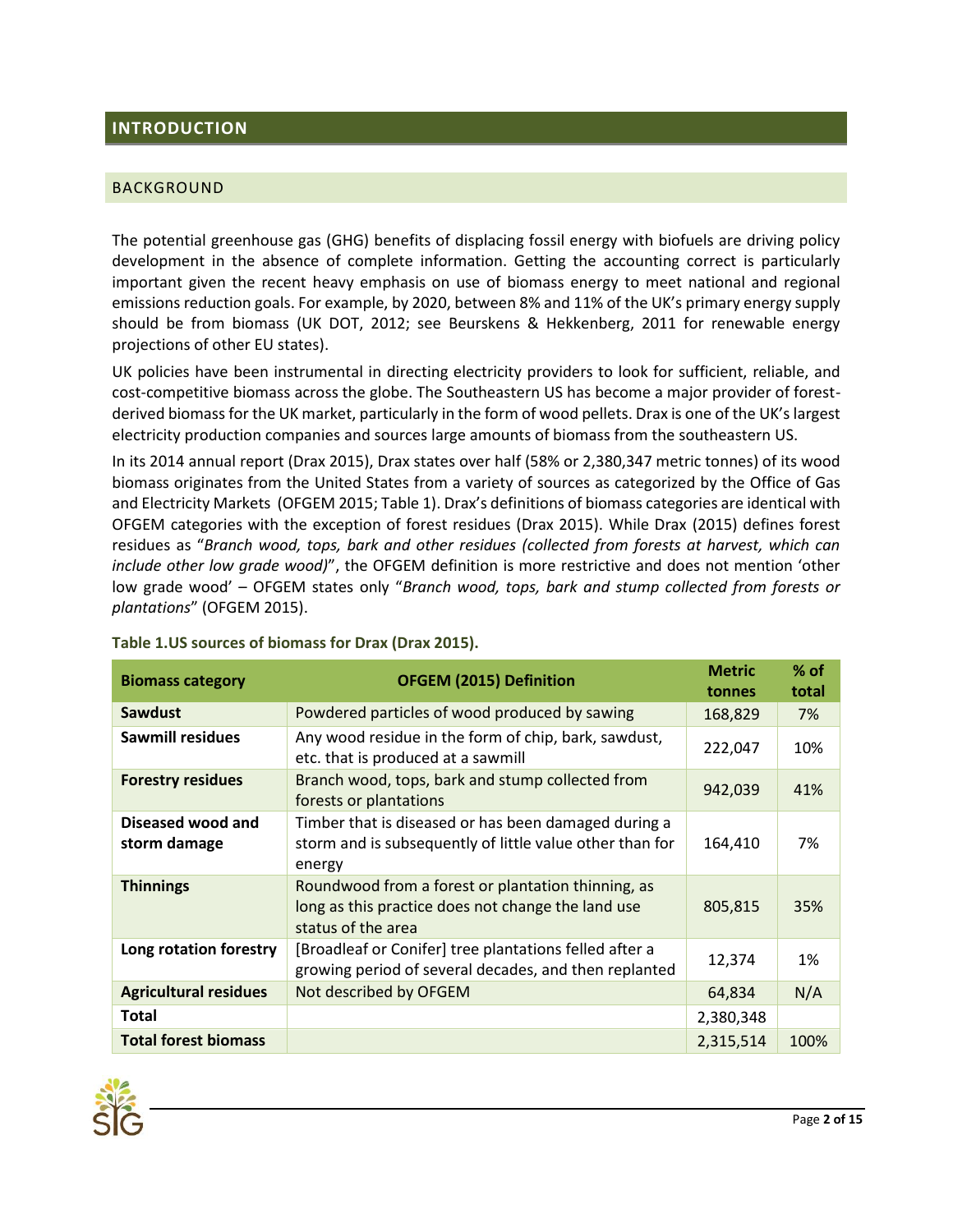| <b>Plant Location</b> | <b>Annual Production</b> |               |  |  |  |
|-----------------------|--------------------------|---------------|--|--|--|
|                       | in metric tonnes         | in % of total |  |  |  |
| Amory, MS             | 110,000                  | 5%            |  |  |  |
| <b>Wiggins, MS</b>    | 110,000                  | 5%            |  |  |  |
| Ahoskie, NC           | 370,000                  | 16%           |  |  |  |
| Northampton, NC       | 500,000                  | 22%           |  |  |  |
| Cottondale, FL (2)    | 650,000                  | 29%           |  |  |  |
| Southampton, VA       | 510,000                  | 23%           |  |  |  |
| <b>Total</b>          | 2,250,000                | 100%          |  |  |  |

**Table 2. Annual production of Enviva pellet plants in metric tonnes (Enviva 2015).**

The focus of this report is on the emissions profiles of the three Enviva plants Ahoskie, Northampton and Southampton. The reasoning behind this focus is four fold:

- **These plants produce the majority of pellets for Enviva**. Drax gets one million metric tonnes per year from Enviva starting April 1 2014 (SEC 2014). Much of this likely comes from two Enviva plants in northeastern North Carolina (Ahoskie, Northampton) as well as one plant in Virginia (Southampton). These three plants in combination provide 1.38 million metric tonnes of wood pellets or 61% of Enviva's total output (Table 2).
- **Their feedstock is best known**. It is assumed that at least 80% of the supply for the Ahoskie plant is from hardwoods (Evans et al. 2013, p74). A comparable hardwood/softwood ratio can be assumed for the Northampton and Southampton locations due to their geographical proximity to Ahoskie. Information from Enviva supports this assumption.
- **Their feedstock can be best matched with a BEAC scenario** The BEAC scenarios for roundwood in the Southeastern US can be separated into scenarios describing hardwood (scenario 13<sup>1</sup>) or softwood origins (scenario 14-25). The hardwood scenario relies on an assumption of decreased rotation length when harvesting for biomass.
- **Their emission profile is more certain**. In contrast to the BEAC hardwood scenario, due to larger uncertainty in management options, the BEAC softwood scenarios describe a wider variety of management choices and counterfactual scenarios, ultimately resulting in larger ranges of potential emission profiles.

 $<sup>1</sup>$  Scenario 13(a): "Electricity from pellets produced from additional wood (compared to cfl</sup> [counterfactual]) generated by increasing the rate of harvest of naturally regenerated hardwood forest in the Southern USA from every 70 years to every 60 year. Cfl = continue harvesting every 70 years." Scenario 13(b) was not picked since it seemed unrealistic in that the counterfactual assumption in this scenario is to increase the length of the rotation rate rather than holding it steady.



 $\overline{\phantom{a}}$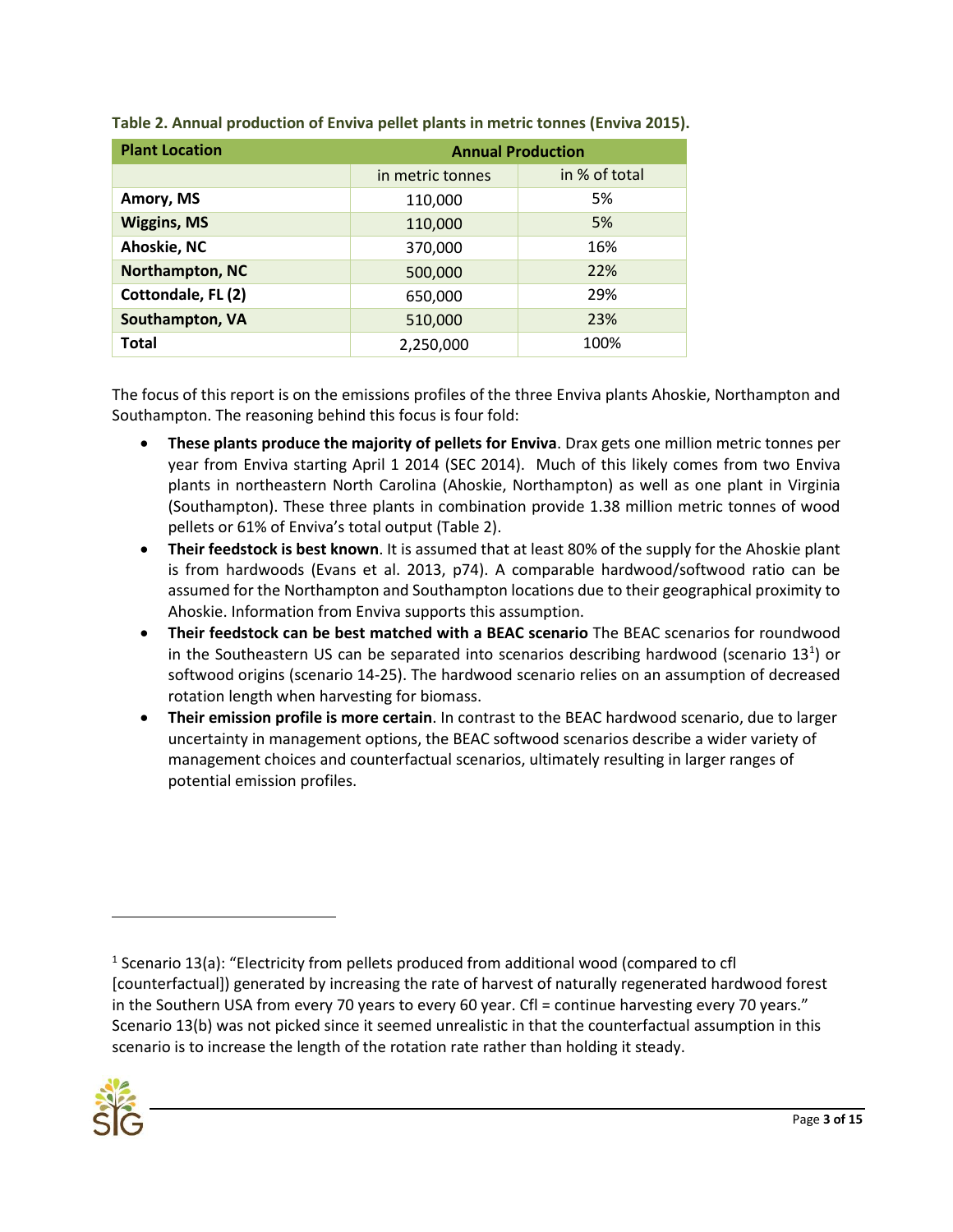#### <span id="page-5-0"></span>OBJECTIVE

The purpose of this report is to analyze emissions from Drax biomass sourced by Drax in the southern US through Enviva. The data is derived from a variety of Drax and Enviva originated and/or publicly available documents. The associated emissions were calculated using the UK's Department of Energy and Climate Change's (DECC) BEAC (Biomass Emissions And Counterfactual) Model, version BEAC 2015, last updated on 1/9/2015.

## <span id="page-5-1"></span>**METHODS**

#### <span id="page-5-2"></span>BEAC DESCRIPTION

The purpose of the BEAC Model is to help answer the following questions in the context of a UK-based electricity generation plant (BEAC 2015):

- What are the greenhouse gas impacts of different bioenergy pathways, considering the emissions associated with growing, processing and transporting the biomass, as well as the consequences of 'counterfactual' land-uses?
- What is the energy requirement of these different bioenergy pathways?

#### <span id="page-5-3"></span>**Table 3: Relevant BEAC scenario descriptions (BEAC 2015).**

| Scenario #              | <b>Full BEAC scenario name</b>                                                                                                                                                                                                                                                               |
|-------------------------|----------------------------------------------------------------------------------------------------------------------------------------------------------------------------------------------------------------------------------------------------------------------------------------------|
| 1                       | Electricity from pellets produced from saw mill residues in South USA. No drying. Cfl =<br>burn as a waste.                                                                                                                                                                                  |
| $\overline{2}$          | Electricity from pellets produced from saw mill residues in South USA. Dry from 25 to 10<br>wt% moisture. $cf = burn$ as a waste.                                                                                                                                                            |
| $\overline{\mathbf{3}}$ | Electricity from pellets produced from saw mill residues in South USA. Dry from 50 to 10<br>wt% moisture. $cf = burn$ as a waste.                                                                                                                                                            |
| 4(a)                    | Electricity from pellets produced from coarse forest residues in South USA, continuously<br>removed over the time frame. cfl = decay in forest.                                                                                                                                              |
| 5(a)                    | Electricity from pellets produced from fine forest residues in South USA, continuously<br>removed over the time frame. cfl = decay in forest.                                                                                                                                                |
| 6(a)                    | Electricity from pellets produced from coarse forest residues in South USA, removed for<br>15 years only. cfl = decay in forest.                                                                                                                                                             |
| 7(a)                    | Electricity from pellets produced from fine forest residues in South USA, removed for 15<br>years only. cfl = decay in forest.                                                                                                                                                               |
| 8(a)                    | Electricity from pellets produced from forest residues (coarse or fine) in South USA. Cfl =<br>burn at roadside as a waste.                                                                                                                                                                  |
| 13(a)                   | Electricity from pellets produced from additional wood (compared to cfl<br>[counterfactual]) generated by increasing the rate of harvest of naturally regenerated<br>hardwood forest in the Southern USA from every 70 years to every 60 years. Cfl =<br>continue harvesting every 70 years. |

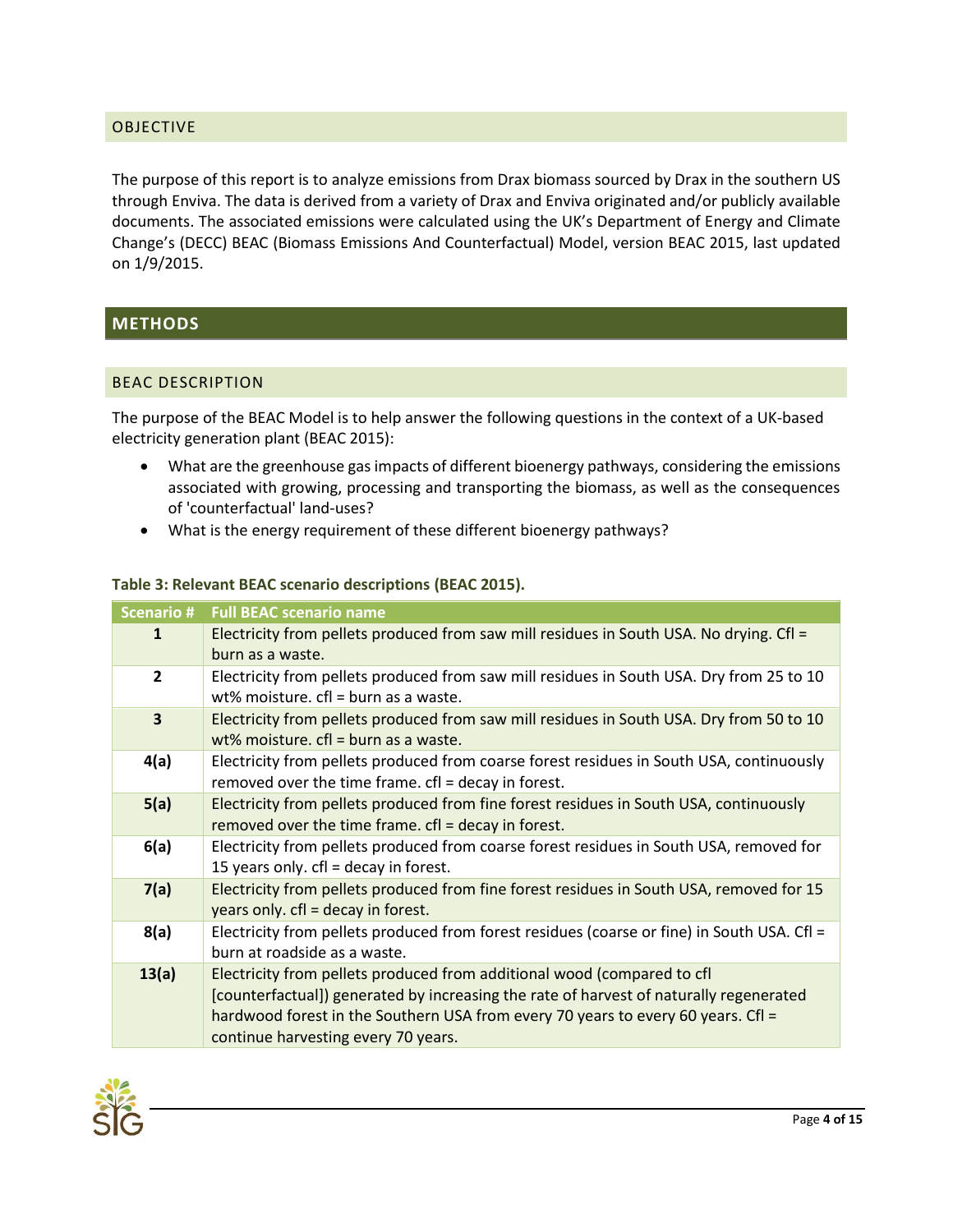The BEAC model evaluates the greenhouse gas emissions for power produced in the UK from biomass sourced from North American biomass feedstocks. It applies a life cycle assessment (LCA) method that incorporates land, transport, technology, wood product, reversion and general LCA data to provide a total emission estimate by biomass source over a timeframe of 20, 40, or 100 years. [Table 3](#page-5-3) describes the feedstock origins offered in the BEAC model for analysis and of relevance to this report whil[e Table 4](#page-6-0) provides an overview on the standard BEAC emission profiles for all relevant scenarios.

The BEAC model lets the user choose from 33 feedstock scenarios and provides emission profiles for these scenarios including error estimates. Emissions are depicted on the basis of emissions per electricity unit produced (kgCO<sub>2</sub>e/MWh) and depicted against the standard of 285 kg CO<sub>2</sub>e/MWh for Coal to Biomass Conversion 2014-2020 (UK DECC 2013).

| <b>Time Frame Analyzed</b><br>(y)                                  | 20           |         | 40           |              | 100          |         |                                                                   |
|--------------------------------------------------------------------|--------------|---------|--------------|--------------|--------------|---------|-------------------------------------------------------------------|
| <b>BEAC Scenario</b>                                               | <b>Total</b> | Error   | <b>Total</b> | <b>Error</b> | <b>Total</b> | Error   | Coal to<br><b>Biomass</b><br>Conversion<br>Standard 2014-<br>2020 |
| 1 Mill residue - no<br>drying                                      | 4.95         | 25.81   | 4.95         | 25.81        | 4.95         | 25.81   | 285                                                               |
| 2 Mill residue - 25%<br><b>MC</b>                                  | 3.93         | 26.53   | 3.93         | 26.53        | 3.93         | 26.53   | 285                                                               |
| 3 Mill residue - 50%<br><b>MC</b>                                  | 0.70         | 29.07   | 0.70         | 29.07        | 0.70         | 29.07   | 285                                                               |
| 4(a) Coarse forest<br>residues; continuous<br>removal; cfl = decay | 576.55       | 233.25  | 389.15       | 140.78       | 228.01       | 64.19   | 285                                                               |
| 5(a) Fine forest<br>residues; continuous<br>removal; cfl = decay   | 241.86       | 70.42   | 241.86       | 70.42        | 165.02       | 38.90   | 285                                                               |
| 6(a) Coarse forest<br>residues; 15 yrs<br>removal; cfl = decay     | 472.02       | 181.51  | 181.86       | 44.90        | 114.21       | 29.26   | 285                                                               |
| 7(a) Fine forest<br>residues; 15 years<br>removal; cfl = decay     | 240.84       | 69.96   | 116.88       | 29.30        | 113.74       | 29.26   | 285                                                               |
| 8(a) Forest residues<br>(coarse & fine); $cfl =$<br>burn           | 8.11         | 29.26   | 8.11         | 29.26        | 8.11         | 29.26   | 285                                                               |
| <b>13 Additional</b><br>hardwood harvests                          | 3226.54      | 1552.55 | 3345.67      | 1612.22      | 4347.57      | 2114.74 | 285                                                               |

<span id="page-6-0"></span>**Table 4: BEAC emission profiles by scenario in comparison to Coal to Biomass Conversion Standard 2014-2020.**

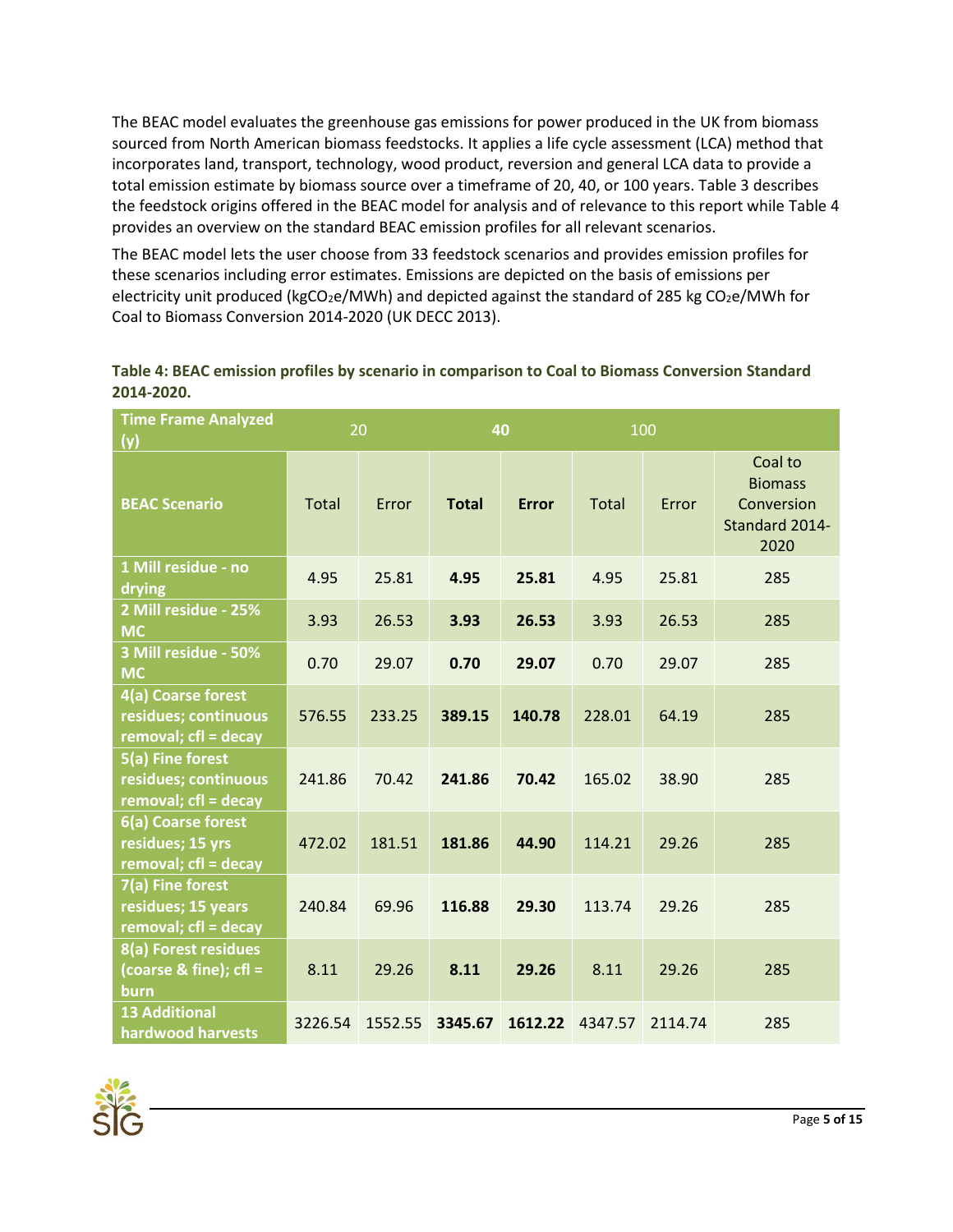### <span id="page-7-0"></span>ANALYTICAL APPROACH

We ran unaltered BEAC scenarios 1-8 and 13(a) and copied emission values including error estimates into a new Excel spreadsheet. This new spreadsheet allowed us to provide emission estimates based on BEAC calculations for a mix of feedstocks instead of one single feedstock.

The example i[n Figure 1](#page-7-2) shows a feedstock mix containing 20% of mill residue at a 50% moisture content (BEAC scenario 3) and 80% of feedstock derived from additional hardwood harvests (BEAC scenario 13).



<span id="page-7-2"></span>**Figure 1: Input table in customized BEAC calculation spreadsheet to calculate emissions from a feedstock mix. Example inputs correspond to a feedstock mix in Scenario A (see below).**

#### <span id="page-7-1"></span>SCENARIO DESCRIPTION

The emissions profiles for the three Enviva plants Ahoskie, Northampton and Southampton were calculated based on the following assumptions:

**Scenario A (Predominantly additional biomass harvests).** This scenario assumes that all pulp-grade hardwood derived from forests is from additional biomass harvests. The rationale behind this scenario is that "[…], since 2009, hardwood consumption for paper has remained stable, and is projected to remain stable over the next 5 years." (Stephenson and MacKay 2014, p79).

- BEAC scenario 13 accounts for 80% of emissions:
	- $\circ$  80% of its supply (Evans et al. 2013, p74) is assumed to be roundwood of hardwood origin (BEAC scenario 13)
	- $\circ$  Enviva uses 'predominantly pulpwood' (SEC 2014). This is also reflected by the Drax numbers suggesting 35% of all US forest-derived biomass being derived from thinnings and long-rotation forestry as well as the statement that "the only whole trees that Enviva uses are either young commercial softwood thinnings, which are cut to ensure healthy growth of high-value timber, or in some cases *small, diseased or deformed trees that do not meet specifications for sawlogs*". (italics added by authors; Enviva 2015).

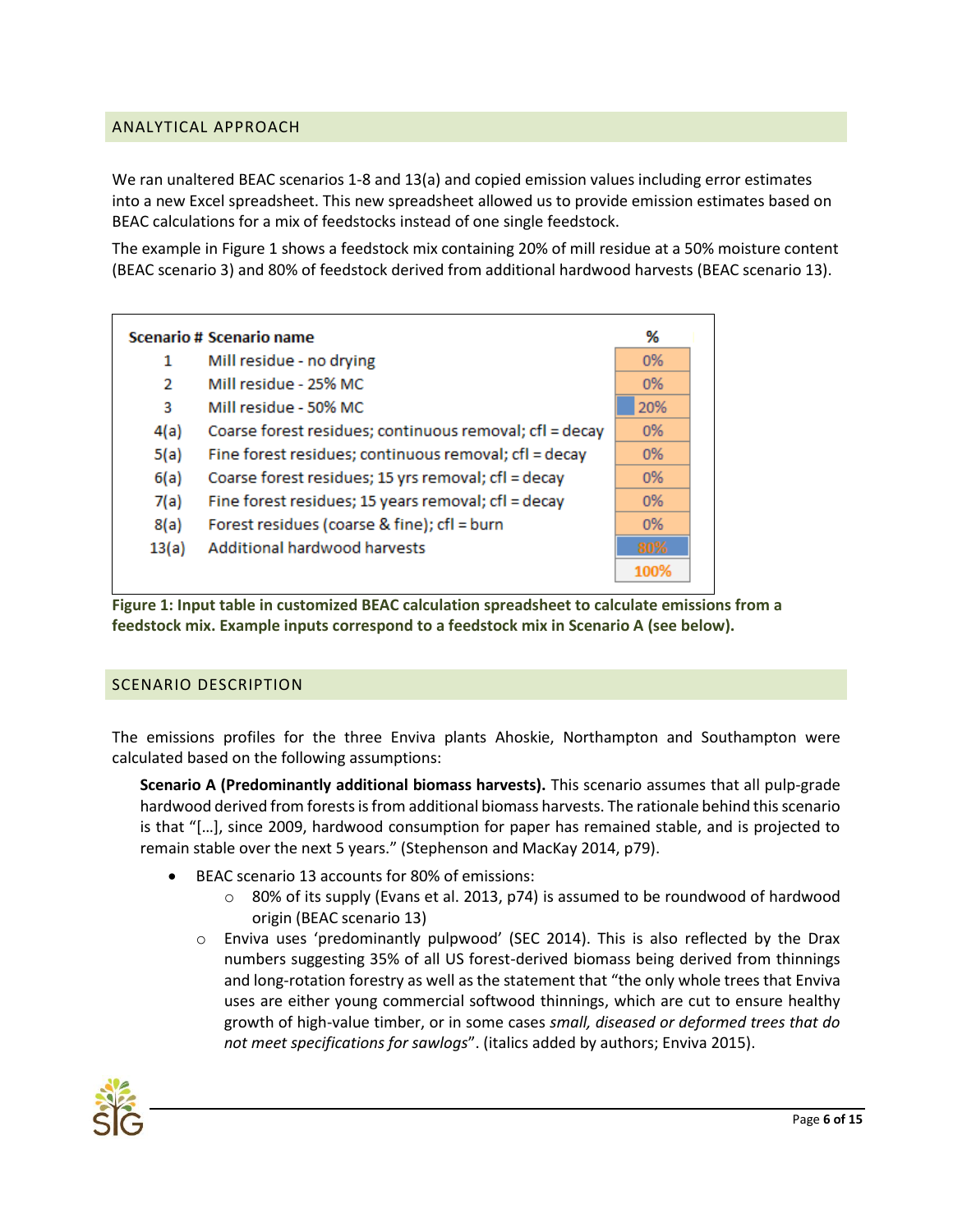- BEAC scenarios 1-3 (sawmill residues) account for 0-20% of emissions,
- BEAC scenarios 4a, 5a, 6a, 7a (forest residues which would have decayed otherwise) account for 0-20% of emissions.

**Scenario B (Limited additional biomass harvests).** This Scenario is based on the share of biomass categories provided by Drax (see [Table 1\)](#page-3-2). Despite representing numbers for all US derived biomass (including other regions than the South and other providers than Enviva), a similar distribution of biomass origin is assumed for the three Enviva pellet mills Ahoskie, Northampton and Southampton:

- BEAC scenario 13 accounts for 35% of emissions (thinnings and long-rotation forestry):
- BEAC scenarios 1-3 (sawmill residues) account for 17% of emissions,
- BEAC scenarios 4a, 5a, 6a, 7a (forest residues including diseased wood and storm damage) account for 48% of emissions.

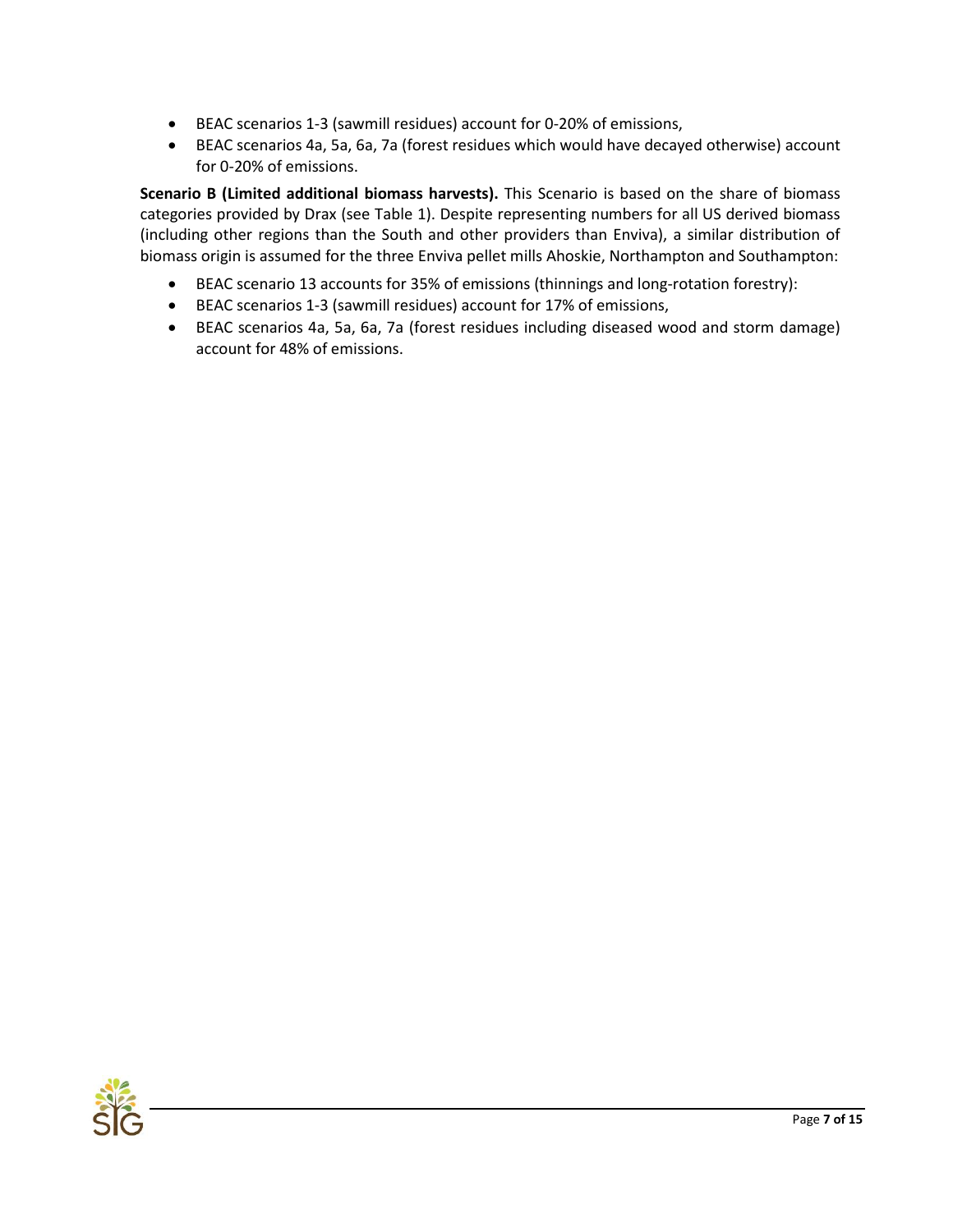## <span id="page-9-0"></span>**RESULTS**

#### <span id="page-9-1"></span>SCENARIO A: PREDOMINANTLY ADDITIONAL BIOMASS HARVESTS

When assuming that a dominant share (80%) of the feedstock is derived from additional biomass harvests in the southeastern US hardwoods with the remainder coming from sawmill or forest residues, the mean emissions according to BEAC calculations for a 40 year time frame would be at least 2,677 kgCO<sub>2</sub>e/MWh (20 % of feedstock in scenario 3; [Figure 2\)](#page-9-2). Mean emissions under this scenario would be at least nine times above the Coal to Biomass Conversion Standard. Appendix 1 shows the life cycle emissions for all three scenarios examined in this report over 20, 40 and 100 years.

While error estimates for the customized feedstock's mean emissions are relatively high (+/- 1,296 kgCO<sub>2</sub>e/MWh), even the 'best case' scenario for this feedstock mix would surpass the Coal to Biomass Conversion Standard by a factor of nearly five. See Appendix 2 for an evaluation of this scenario against the New-build Dedicated Biopower Standard of 240 kgCO2e/MWh applicable to biomass power plants that received full accreditation after 31 March 2013 (UK DECC 2013).



<span id="page-9-2"></span>**Figure 2: 40 year lifecycle emissions from different BEAC-standardized feedstocks (blue) and customized feedstock mix (green) consisting of 20% from Mill residue (scenario 3) and 80 % from Additional hardwood harvests (scenario 13). Lower and mean emission estimates for the customized feedstock mix would exceed the Coal to Biomass Conversion Standard of 285 kgCO2e/MWh by five to nine times, respectively.**

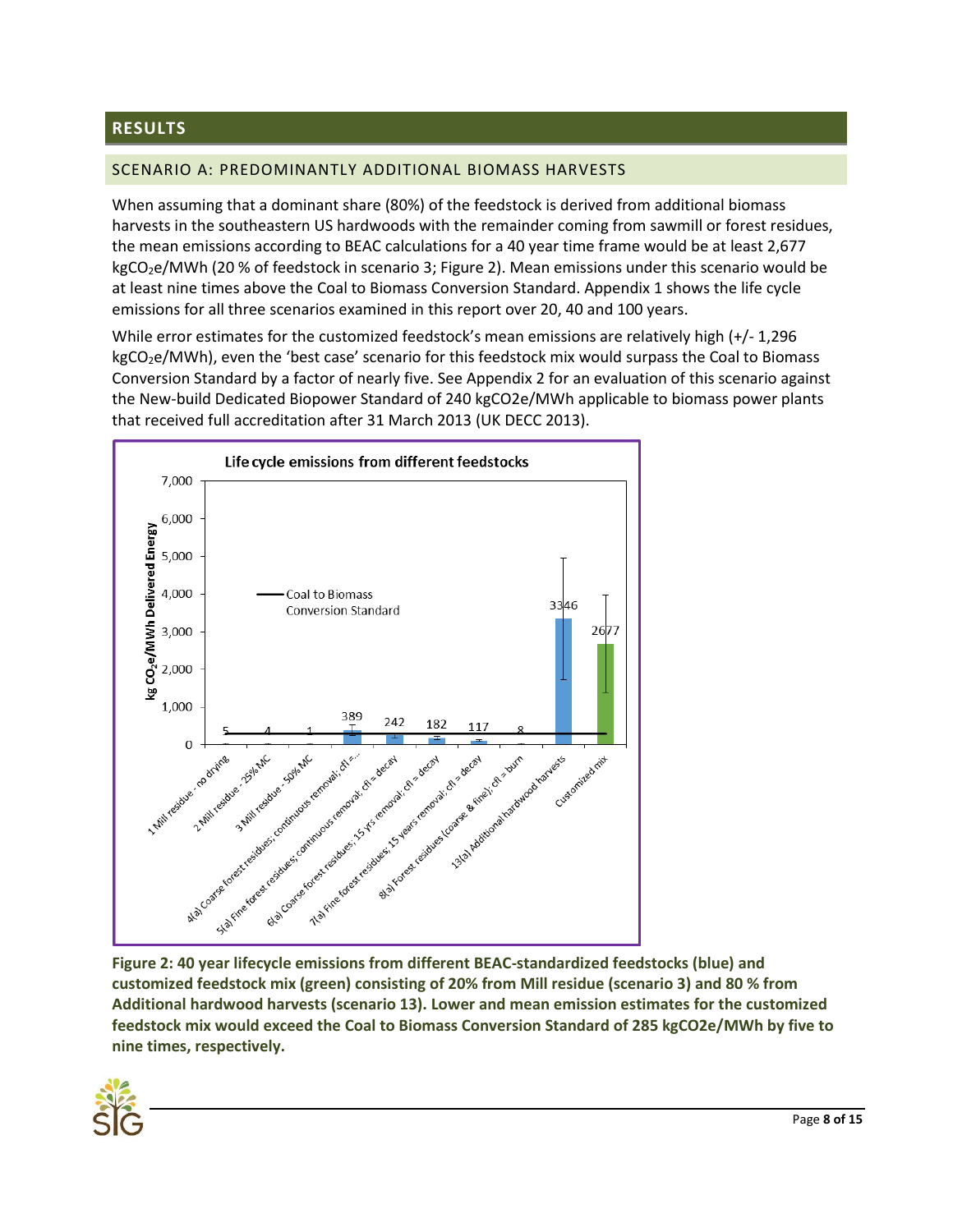## <span id="page-10-0"></span>SCENARIO B: LIMITED ADDITIONAL BIOMASS HARVESTS

Scenario B assumes that a dominant share (48%) of the feedstock is derived from forest residues that would have otherwise decayed with the remainder sourced from sawmill residues (17%) and additional biomass harvests in the southeastern US hardwoods (35%).

The mean emissions over 40 years for this scenario according to BEAC calculations range from 1,227 kgCO<sub>2</sub>e/MWh (17 % of feedstock in scenario 3, 48% of feedstock in scenario 7; [Figure 3\)](#page-10-1) to 1,359 kgCO<sub>2</sub>e/MWh (17 % of feedstock in scenario 1, 48% of feedstock in scenario 4). Mean emissions under this scenario would be at least four times above the Coal to Biomass Conversion Standard. See Appendix 3 for an evaluation of this scenario against the New-build Dedicated Biopower Standard of 240 kgCO2e/MWh. (UK DECC 2013).



<span id="page-10-1"></span>**customized feedstock mix (green) with 17% Mill residue (scenario 3), 48 % Fine forest residues (7) and 35 % from Additional hardwood harvests (scenario 13). Mean emission estimates for the customized feedstock mix would exceed the Coal to Biomass Conversion Standard of 285 kgCO2e/MWh by at least four times.**

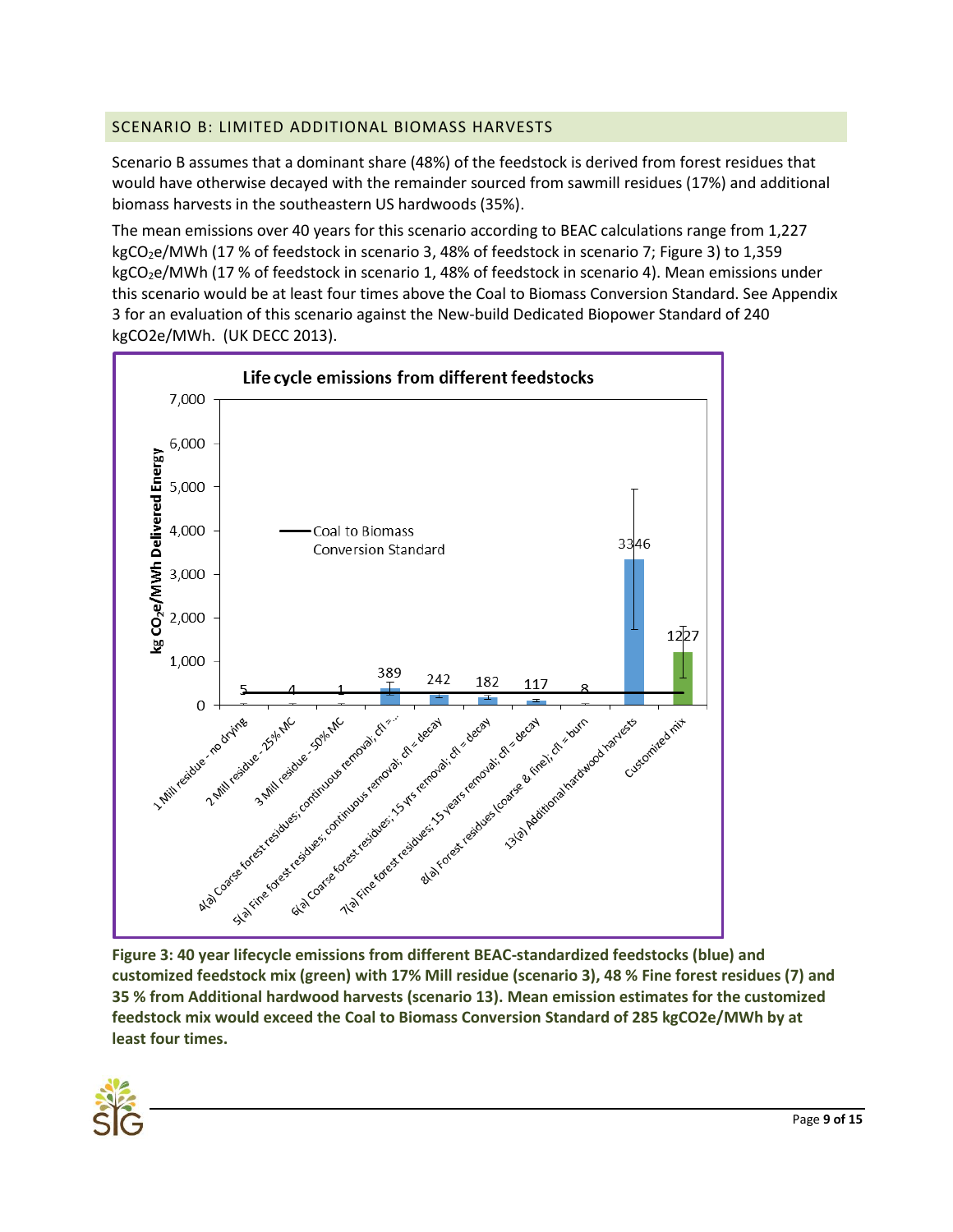This is a very conservative estimate of emissions because Scenario 7 is only applicable to the use of fine residues which are unlikely to be harvested in absence of a simultaneous harvest of coarse residues. First, fine residues are of lower fuel quality since they contain a higher bark content resulting in increased ash and decreased fuel density. Second, it is unlikely that a harvest operation would pick up the fine residues only but leave coarse residues at the harvest site since the latter one is easier to collect and is more abundant in most cases.

Using BEAC estimates this way also allows users to explore, for instance, the maximum share that a high emission feedstock such as additional hardwood harvests could provide while still meeting the Coal to Biomass Conversion Standard of 285 kgCO<sub>2</sub>e/MWh. In this instance, additional hardwood harvests could constitute only as much as 6% to 8% of a feedstock mix for a 100 and 40 year analysis time frame, respectively, without exceeding the threshold of 285 kgCO<sub>2</sub>e/MWh [\(Figure 4;](#page-11-0) Appendix 1). Using as much as 8% of biomass from additional hardwood harvests can only meet the threshold if all remaining biomass is derived from sawmill residues at a 50% moisture content. See Appendix 4 for an evaluation of this scenario against the New-build Dedicated Biopower Standard of 240 kgCO2e/MWh (UK DECC 2013).



<span id="page-11-0"></span>**Figure 4: 40 year lifecycle emissions from different BEAC-standardized feedstocks (blue) and customized feedstock mix (green) with 92% Mill residue (scenario 3), and 8 % from Additional hardwood harvests (scenario 13). Mean 40 year emissions from this customized feedstock mix would meet the Coal to Biomass Conversion Standard of 285 kgCO2e/MWh.**

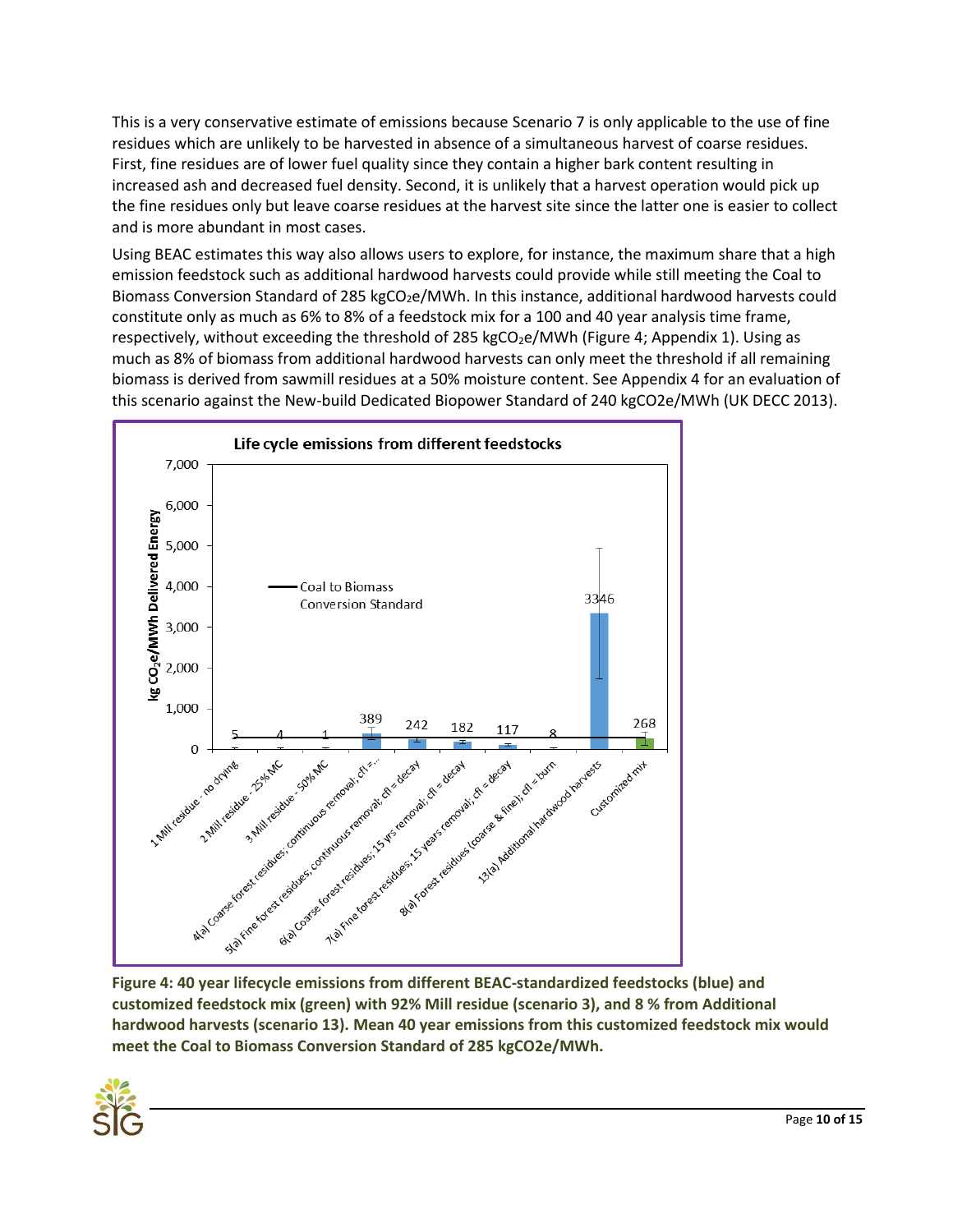## <span id="page-12-0"></span>**REFERENCES**

- Beurskens LWM, Hekkenberg M (2011) Renewable Energy Projections as Published in the National Renewable Energy Action Plans of the European Member States Covering all 27 EU Member States. ECN-E–10-069, European Environment Agency, Openhagen, Denmark, 244p.
- Drax 2015. Biomass supply.<http://www.drax.com/media/56583/biomass-supply-report-2014.pdf> [Last accessed on May 8 2015]
- Enviva 2015. FAQ: Forests & fiber sourcing [http://www.envivabiomass.com/faq-forests-fiber](http://www.envivabiomass.com/faq-forests-fiber-sourcing/#wood)[sourcing/#wood](http://www.envivabiomass.com/faq-forests-fiber-sourcing/#wood) [Last accessed on May 8 2015]
- Evans, J.M., R.J. Fletcher, Jr., J.R.R. Alavalapati, A.L. Smith, D. Geller, P. Lal, D. Vasudev, M. Acevedo, J. Calabria, and T. Upadhyay. 2013. Forestry Bioenergy in the Southeast United States: Implications for Wildlife Habitat and Biodiversity. National Wildlife Federation, Merrifield, VA, 275p. [http://www.nwf.org/pdf/Conservation/NWF\\_Biomass\\_Biodiversity\\_Final.pdf](http://www.nwf.org/pdf/Conservation/NWF_Biomass_Biodiversity_Final.pdf) [Last accessed on May 8 2015]
- OFGEM 2015. UK Solid and Gaseous Biomass Carbon Calculator (B2C2) User Manual for the Solid and Gaseous Biomass Carbon Calculator v2.0. p99. [https://www.ofgem.gov.uk/ofgem](https://www.ofgem.gov.uk/ofgem-publications/93896/b2c2rhiusermanualv71-pdf)[publications/93896/b2c2rhiusermanualv71-pdf](https://www.ofgem.gov.uk/ofgem-publications/93896/b2c2rhiusermanualv71-pdf) [Last accessed on May 8 2015]
- Stephenson, A.l., MacKay, D.J.C. 2014. Life Cycle Impacts of Biomass Electricity in 2020 Scenarios or Assessing the Greenhouse Gas Impacts and Energy Input Requirements of Using North American Woody Biomass for Electricity Generation in the UK. Department of Energy and Climate Change, London, UK, 154 p.

[https://www.gov.uk/government/uploads/system/uploads/attachment\\_data/file/349024/BEAC\\_Rep](https://www.gov.uk/government/uploads/system/uploads/attachment_data/file/349024/BEAC_Report_290814.pdf) ort 290814.pdf [Last accessed on May 8 2015]

- UK DECC (2013) Government Response to the consultation on proposals to enhance the sustainability criteria for the use of biomass feedstocks under the Renewables Obligation (RO). Department of Energy and Climate Change, London, UK, 53p.
- UK DOT (2012) UK Bioenergy Strategy. Department of Transport, London, UK, 86p.
- United States Security and Exchange Comission (SEC) 2014. Forms S-1, Registration Statement under the Securities Act of 1933. Enviva Partners, LP. Washington DC. <https://www.sec.gov/Archives/edgar/data/1592057/000119312514383777/d808391ds1.htm> [Last accessed on May 8 2015]

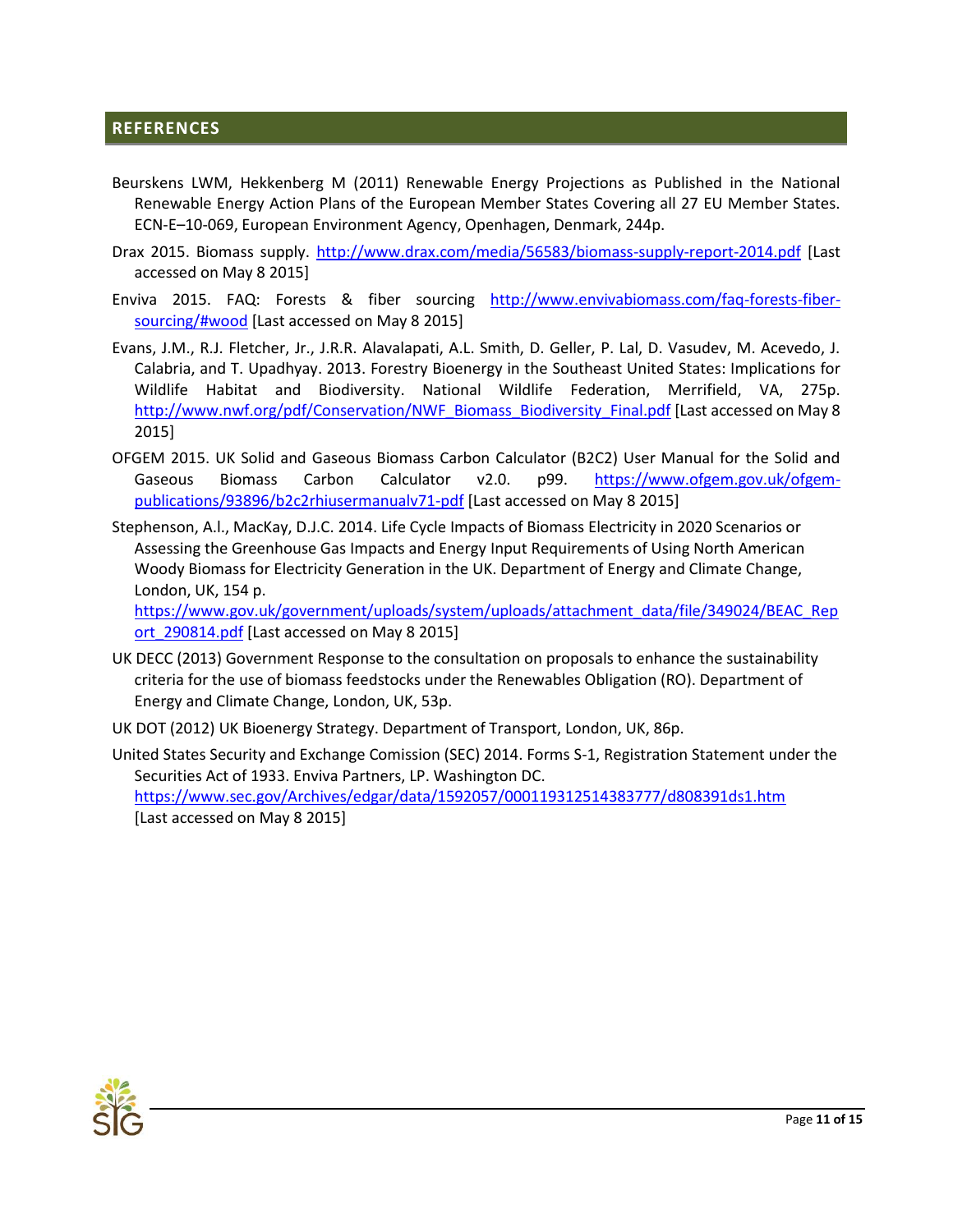# <span id="page-13-0"></span>**APPENDIX**



**Appendix 1**: Life cycle emissions for evaluated scenarios over a 20, 40, and 100 year timeframe.

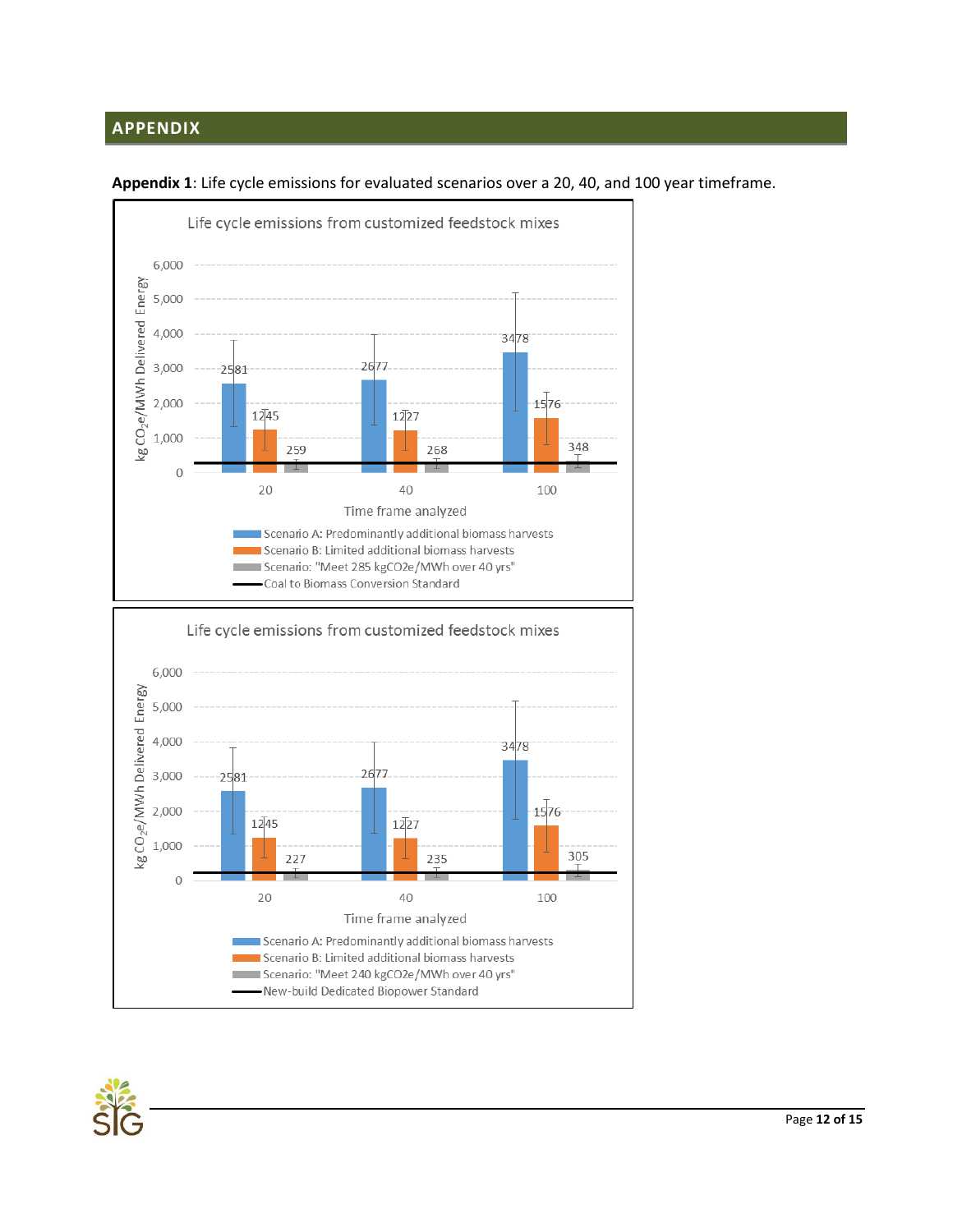**Appendix 2**: 40 year lifecycle emissions from different BEAC-standardized feedstocks (blue) and customized feedstock mix (green) consisting out of 20% from Mill residue – 50% MC (scenario 3) and 80 % from Additional hardwood harvests (scenario 13). Lower and mean emission estimates for the customized feedstock mix would exceed the **New-build Dedicated Biopower Standard of 240 kgCO2e/MWh** by five to eleven times, respectively.



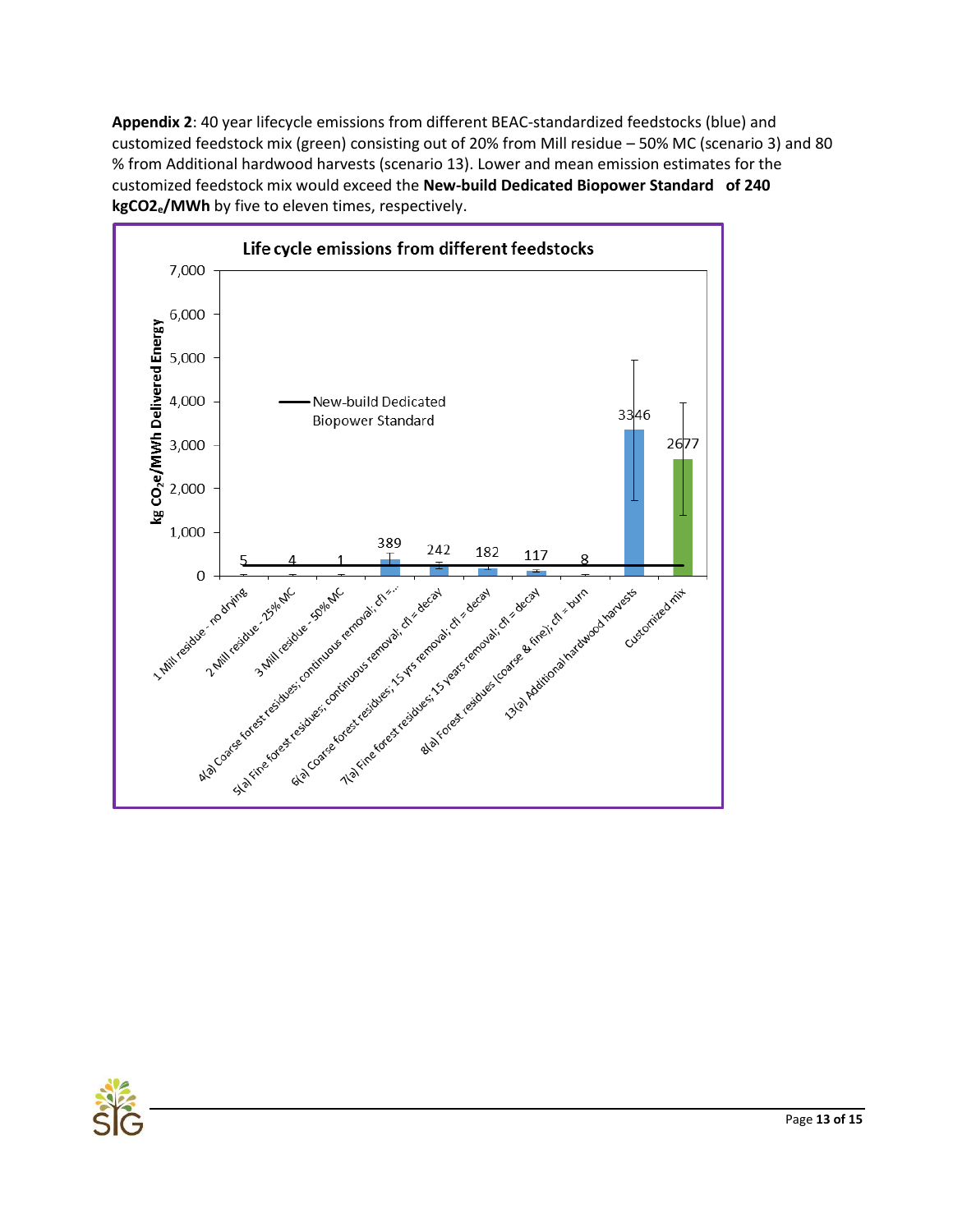**Appendix 3**: 40 year lifecycle emissions from different BEAC-standardized feedstocks (blue) and customized feedstock mix (green) with 17% Mill residue (scenario 3), 48 % Fine forest residues (7) and 35 % from Additional hardwood harvests (scenario 13). Mean emission estimates for the customized feedstock mix would exceed the **New-build Dedicated Biopower Standard of 240 kgCO2e/MWh** by at least five times.